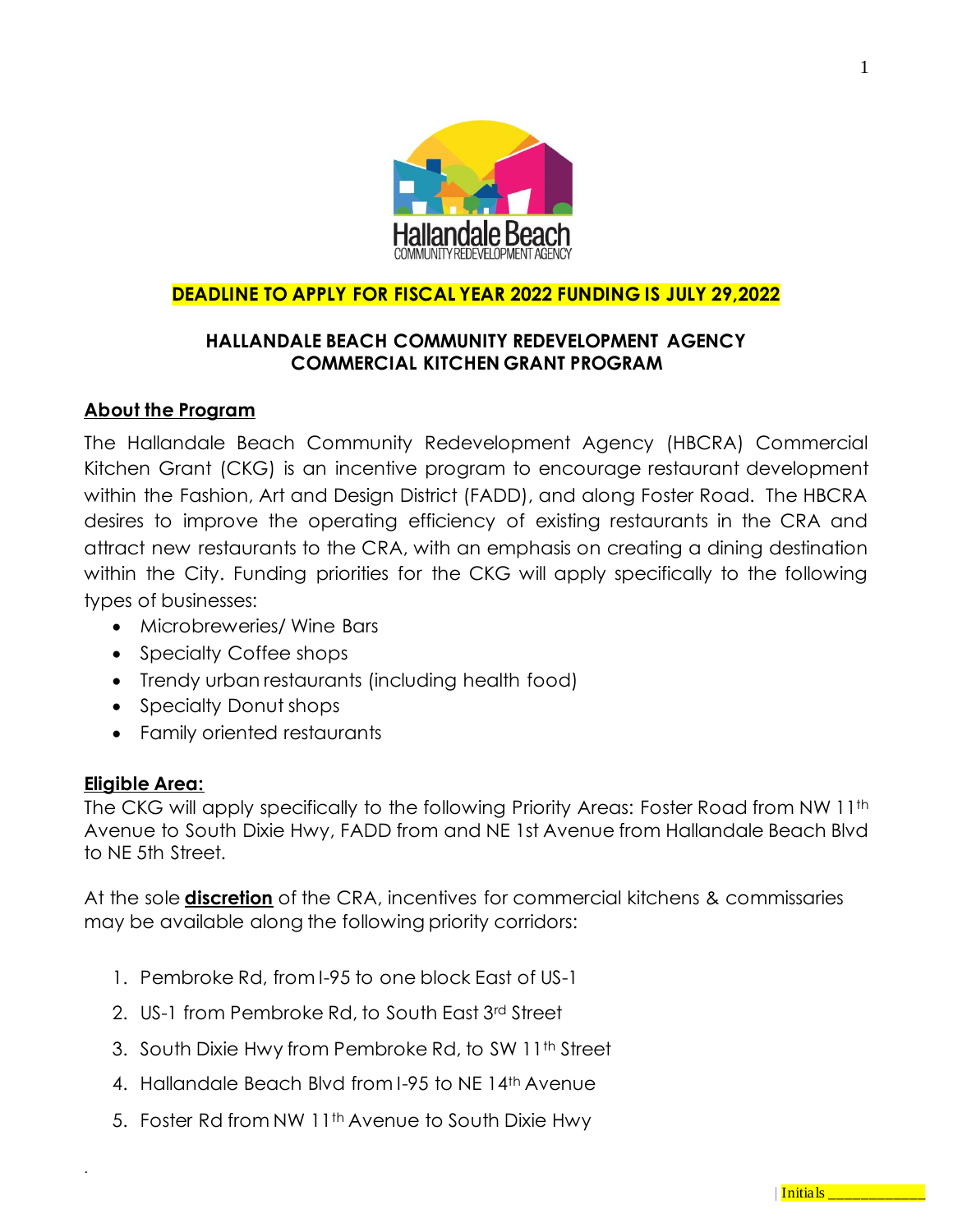6. NE 1st Avenue from Hallandale Beach Blvd to NE 5th Street \*\*

### **Eligible Properties:**

.

Existing and new properties with retail/commercial food preparation uses within the CRA as permitted by applicable land use codes or approved conditional uses, with an emphasis on retail restaurants

### **Automatic Disqualifications**

- a. Is determined that the application does not meet the spirit, intent and/or legal requirements for the grant.
- b. A prior grant awarded to the applicant was rescinded.
- c. The applicant is currently a party in litigation against the HBCRA and/or City or has threatened litigation against the HBCRA and/or City.
- d. Any work done prior to the CRA Board approval does not qualify.
- e. Religious organizations or sites being utilized for religious purposes will not be considered for funding, unless the funding will not have as its primary effect the advancing or inhibiting of religion.
- f. The applicant has previously defaulted on any prior grant agreement or other agreement with the HBCRA and/or City.

**Special Conditions:** Commercial kitchen design and equipment are unique to the restaurant/food preparation operation they serve. Applicants to CKG program are required to provide a detailed description of their planned operation and menu. Where possible applicant must utilize locally grown food from the Hallandale Beach Community Garden.

**Eligible Project Costs:** Generally, all costs specific to commercial kitchen improvements and permanently attached commercial-grade kitchen equipment/systems are eligible for consideration (Project). The proposed Project must comply with the Plan, urban design guidelines, applicable land use regulations, and current code requirements, subject to review/approval by the City of Hallandale Beach Planning Division, Code Compliance Division, and CRA staff. The kitchen design/engineering, construction materials, and equipment/systems must comply with applicable industry standards, such as: Dairy and Food Industries Supply Association, Inc. (3-A), United States Department of Agriculture (USDA), Food and Drug Administration (FDA), American Welding Society (AWS), Occupational Safety and Health Association (OSHA), American Society of Testing Materials (ASTM), American National Standards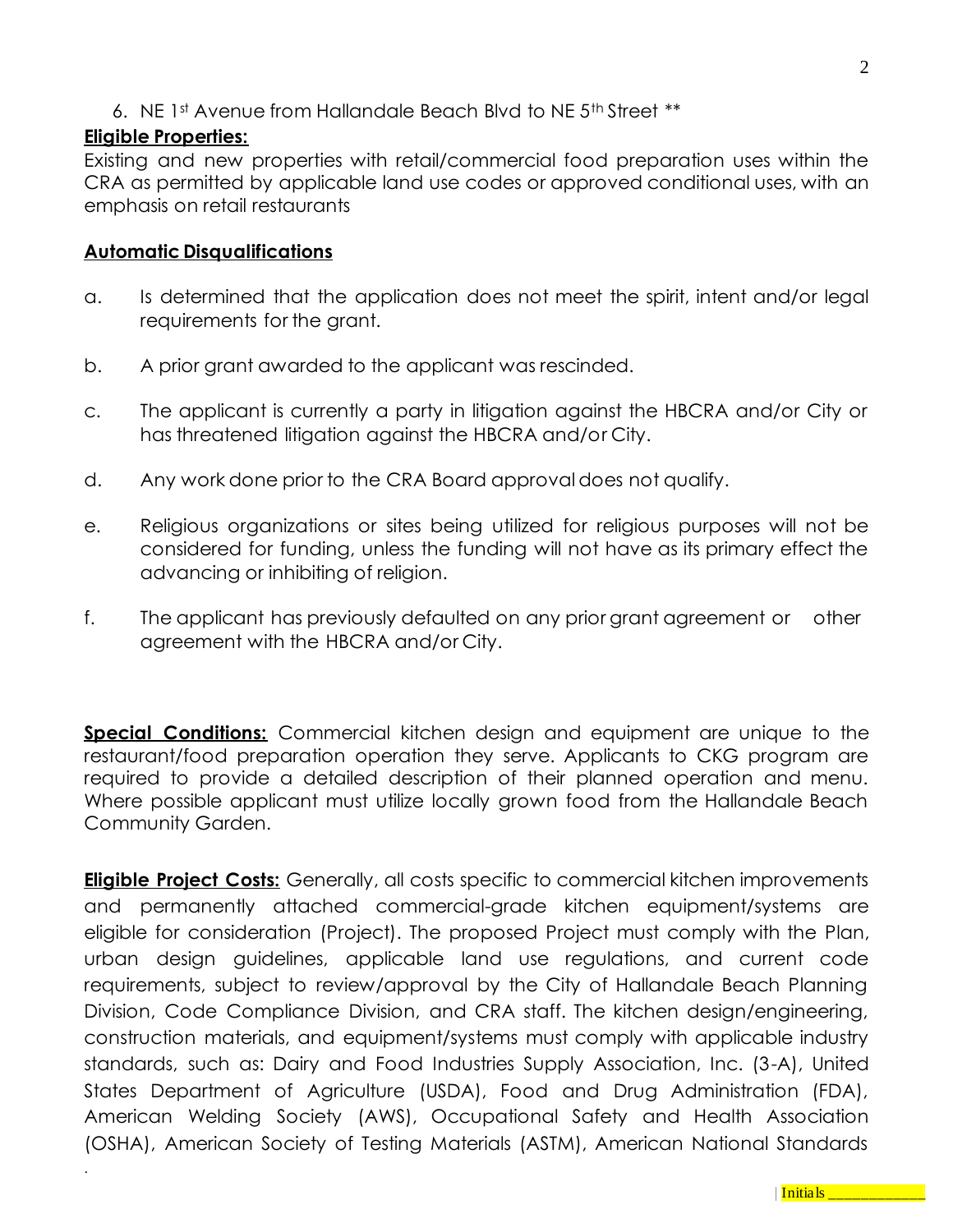Institute (ANSI), Current Good Manufacturing Practices (CGMPs), and National Electrical Manufacturer's Association (NEMA). The kitchen and its equipment will comply with all local health and safety requirements that apply to food produced for sale. Eligible project costs may include:

- Architectural/engineering fees, permits, application fees, and direct costs associated with satisfying the Program application;
- Removal of deteriorated or undesirable interior alterations;
- Construction, reconstruction, and expansion of the kitchen area walls, ceilings, framing, drywall, insulation, molding, flooring;
- Repair, replacement, or installation of built-in systems:
	- o Hoods and ventilation systems;
	- o Fire suppression systems;
	- o Plumbing systems/fixtures;
	- o Gas lines/fixtures;
	- o Electrical systems/fixtures;
	- o Grease traps;
	- o Walk-in/reach-in refrigerator space;
	- o Walk-in/reach-in freezer space;
- Acquisition/installation of commercial-grade kitchen equipment:
	- o Cook tops range, griddle, grill, stock pot stove, steamer;
	- o Ovens baking, convection, rotisserie, broiler;
	- o Floor-mounted gas deep fryer;
	- o Floor-mounted mixer;
	- o Ice machine;
- Acquisition/installation of commercial-grade prep tables, surfaces, storage space:
	- o Stainless steel worktables/shelves;
	- o Baker's table;
	- o Dry storage cases;
- Acquisition/installation of commercial-grade maintenance/sanitization equipment:
	- o Dishwasher/dish sanitizer
	- o Garbage disposal;

- o Stainless steel sinks food washing/prep, hand washing, mop;
- Rent during construction (if applicable); and
- Ancillary improvements to the primary Project, such as structural stabilization and other interior improvements recommended and approved by CRA staff on a case by case basis. Elimination of any known code violations is a required component of the Project. Projects are encouraged to incorporate sustainable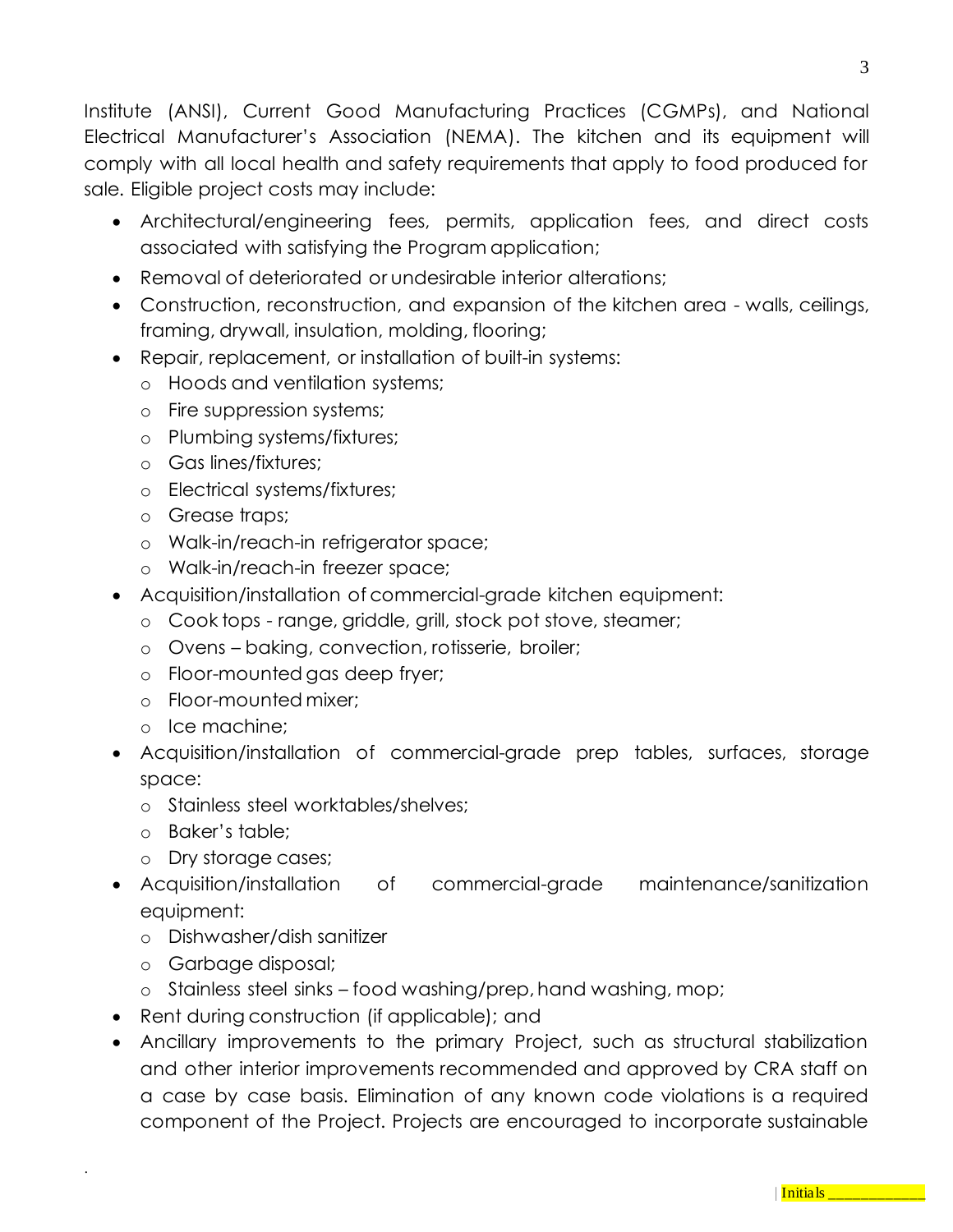designs, specify building materials with green product certification, and strive to maximize the energy efficiency of the kitchen operation.

Basis/Limits of Benefits: Within the Priority Areas, a CKG award will provide a grant for up to 90% of the eligible costs not to exceed \$125,000. The Agency, at its sole discretion, may consider increasing the funding limits on a case by case basis

## **Funding Guidelines**

a. Maximum Award Amount - The HBCRA is making available to commercial and/or mixed-use properties within the CRA Priority Area matching grants for improvements up to a maximum grant award as follows:

| <b>Priority Area</b>                                                          | <b>Matching Amount</b> | Maximum<br>Award       |
|-------------------------------------------------------------------------------|------------------------|------------------------|
|                                                                               | <b>HBCRA/Applicant</b> | <b>Dollar</b><br>Value |
| NE 1st Ave from Hallandale Beach Blvd to<br>NE 5 <sup>th</sup> Street (FADD). | 80/20                  | \$125,000              |
| Foster Rd from NW 11th Avenue to South<br>Dixie Hwy                           | 80/20                  | \$125,000              |

**Basis/Limits of Benefits:** Within the Priority Areas, a CKG award will provide a grant for up to 80% of the eligible costs not to exceed \$125,000. The Agency, at its sole discretion, may consider increasing the funding limits on a case by case basis

Applicant: The property owner (Owner) and the tenant (restaurant/food preparation operator) must be joint applicants. A CKG award will have ongoing obligations/covenants, which will be protected by a lien on the applicant's property.

#### **Step 1: Application Process**

.

a. Schedule an appointment with HBCRA Staff to discuss potential project and make sure it meets Program intent. Please call (954)457-2228.

| Initials \_\_\_\_\_\_\_\_\_\_\_\_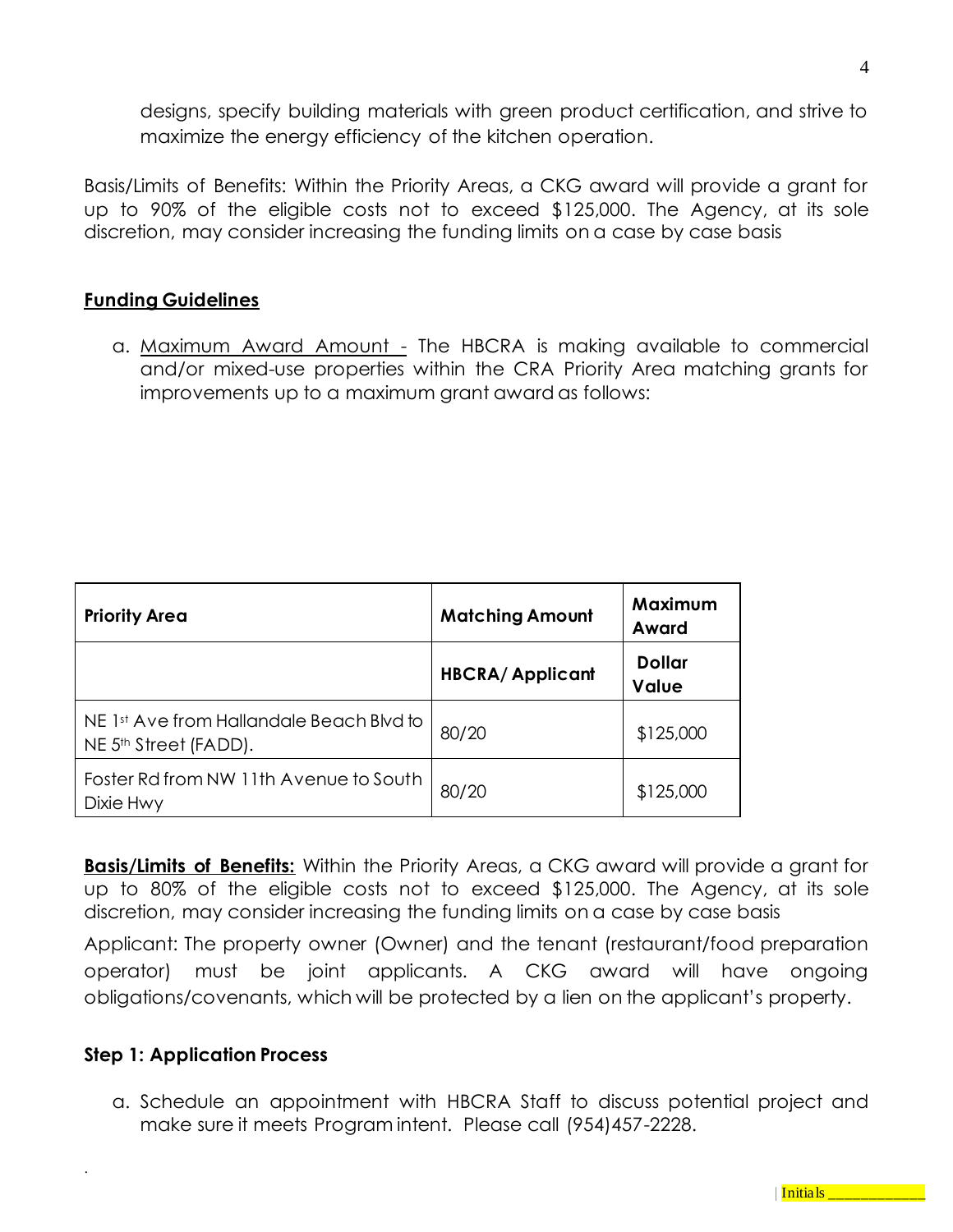- b. Submit a completed application with a check for \$250.00 made payable to the City of Hallandale Beach Community Redevelopment Agency for review. Incomplete applications will not be considered for funding until a complete application, and all supporting documents are received by the HBCRA. Applications must be signed by the owner of the property of record; tenants and/or other occupants are ineligible to participate in the Program and are prohibited from filing an application on behalf of an owner, unless otherwise authorized, in writing, by the property owner.
- c. HBCRA will complete the application review within 30 days of receipt and notify Applicants of any missing information or deficiencies in terms of eligibility for the Program.
- d. Upon determination of completeness and eligibility, CRA Staff will place the Application on the next available CRA Board agenda for consideration. The CRA Board meets monthly on the 3rd Monday of the month in City Commission Chambers.
- e. Applicants not approved may apply again with modifications. A fully executed and accepted Program Grant Agreement between the HBCRA and the Applicant, together with Memorandum of Grant Agreement shall be executed within 30 days of HBCRA Board approval and shall serve as a Notice to Proceed.
- f. The project must be completed within six months of Program Agreement execution.
- g. Should project delays arise, it is at the discretion of the CRA Executive Director to grant no more than one six-month extension to the Agreement prior to its expiration. Extensions will not be considered once the Agreement has expired.
- h. Application to this grant program is not a guarantee of funding. Funding is at the sole discretion of the HBCRA Board.
- i. Applicants must submit an original, "hard copy" and electronic copy application with all back-up materials to the HBCRA for review and subsequent approval by the HBCRA Board. Applications will be considered on a first-come, first-serve basis.
- j. The HBCRA recommends that Applicants attend the HBCRA Board meeting during which the Board will consider their application in order to answer any questions the CRA Board may have regarding their applications. HBCRA staff will notify the Applicant of the Board approval or denial in writing.

# **Step 2: Construction/Payment & Site Visits by the HBCRA:**

- a. The CKG agreement is between the HBCRA and the Applicant. The HBCRA will not make payments directly to the contractor.
- b. The HBCRA will disburse funds once the Applicants have paid their match. Aside from any initial deposits, CRA will disburse funds at 20 % of project completion and 100% of project completion.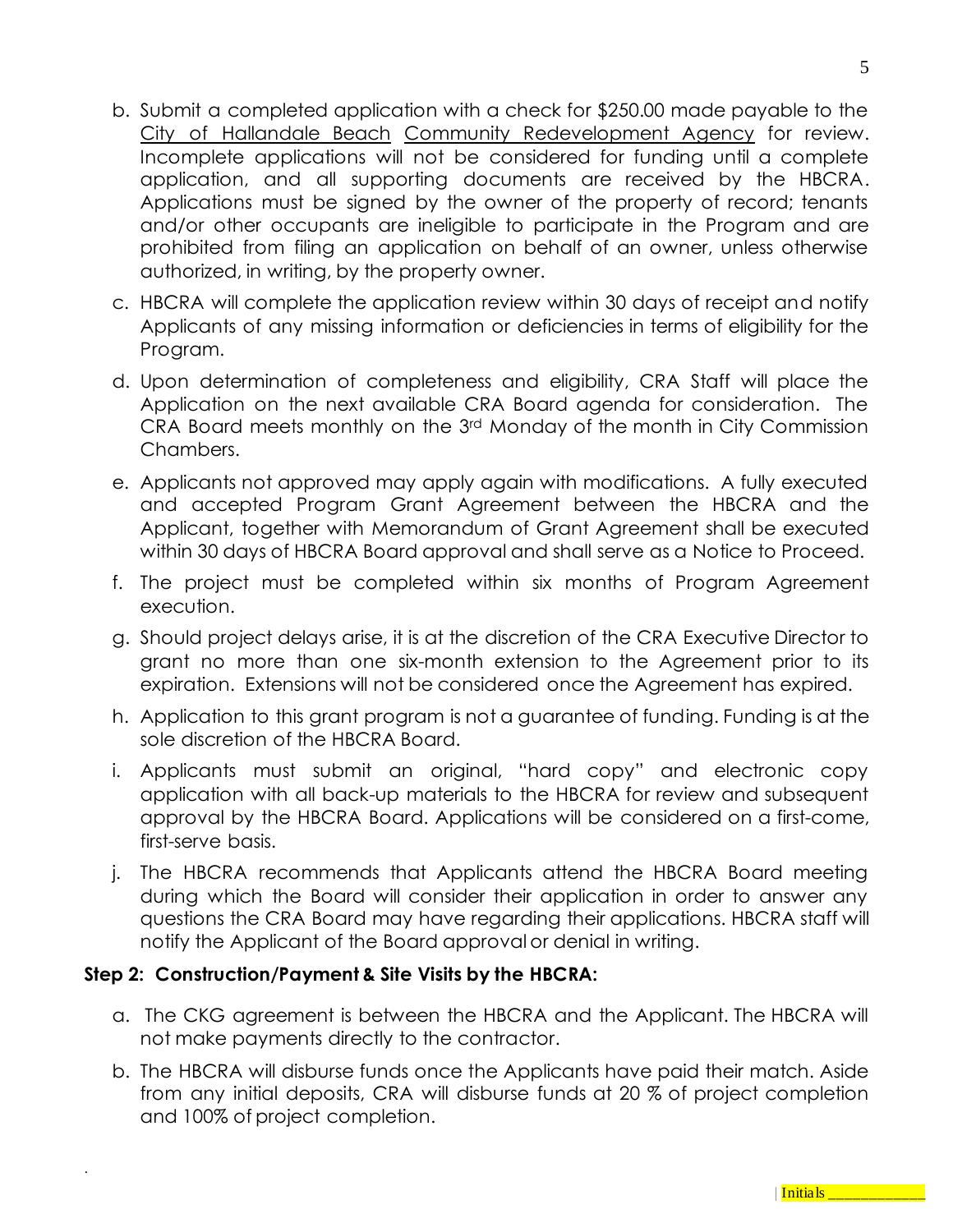- c. Applicants must provide a release from your contractor in consideration of final payment.
- d. An HBCRA staff member will visit the property and take photographs of the completed project. Once the project has been inspected and approved by the City of Hallandale Beach and/or the HBCRA, a check will be issued in the Applicants name.
- e. HBCRA Staff may conduct unannounced site visits before, during, and after the project in order to determine and ensure compliance with the terms of the grant agreement.

## **PLEASE READ THE FOLLOWING PRIOR TO APPLICATION SUBMITTAL**

- The application must include **all** of the following items: Photographs of the current condition of site and structures; architectural renderings of proposed façade improvements in color; a detailed outline of all proposed improvements with a cost estimate, and; a Flash drive or other electronic device containing copies of all required documents. If any components of the project pertain to paving, fencing, landscaping, etc., a survey showing the location of work shall also be required.
- Owners of properties that are for sale may not apply for grant funding. Properties sold within twenty-four months of receiving grant funding **must repay the full grant amount**.
- After approval by the HBCRA Board, the CRA will provide the Applicant with an approved Grant Agreement and Memorandum of Grant Agreement for signature. The property owner shall not begin construction (Grants cannot be applied retroactively for work previously completed) until the Grant Agreement and Memorandum of Grant Agreement signed by all parties and has been recorded in Broward County public records. Improvements completed prior to approval by the HBCRA Board, will not be eligible for reimbursement.
- If deemed necessary, the HBCRA reserves the right to have the application and its contents evaluated and analyzed by an outside third party including but not limited to; the proposed business plan, partnership/ownership information with equity positions, mortgage on the property, lease agreements, letter of Intent from lending institution and any other documents provided by the Applicant.
- If your site plan or application request includes landscaping, the landscaping must consist of species, and varieties of native plants that are drought tolerant require little irrigation and withstand the environmental conditions of Hallandale Beach. Irrigation systems must prevent over spray and water waste, and it is recommended a drip irrigation system be installed.
- Property to be improved must not have any delinquent ad valorem taxes, be free of all municipal and county liens, judgments and encumbrances of any kind. This provision can be waived by the HBCRA Board if development plans for the property meet the goals and objectives as set forth by the HBCRA. Upon grant approval, the property must remain free of all municipal and county liens, judgments or encumbrances of any kind under the term of the agreement.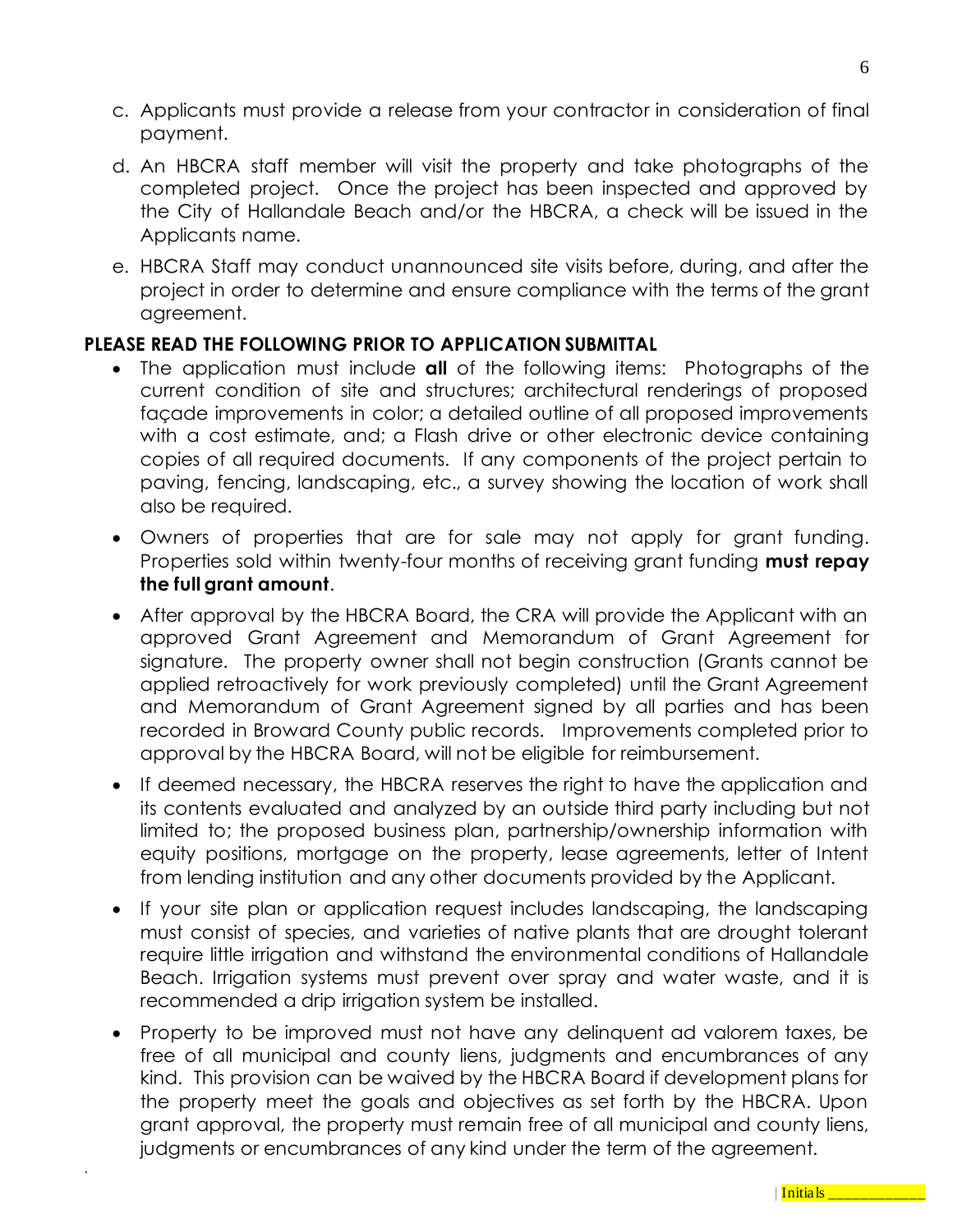## SUBMISSION OF AN APPLICATION IS NOT A GUARANTEE OF FUNDING

It is the responsibility of the Applicant to READ AND UNDERSTAND all aspects of the Grant Program`s Rules/Requirements and Application. NOTICE TO THIRD PARTIES: the grant application program does not create any rights for any parties, including parties that performed work on the project. Nor shall issuance of a grant result in any obligation on the part of the HBCRA to any third party. The HBCRA is not required to verify that entities that have contracted with the Applicant have been paid in full, or that such entities have been paid any subcontractors in full. Applicant`s warranty that all bills related to the Project for which is the Applicant is directly responsible is sufficient assurance for the HBCRA to award grant funding.

I have read completely and understand the program requirements, including the application guidelines and grant reimbursement process.

 $\Box$  die  $\Box$  die  $\Box$  die  $\Box$  die  $\Box$  die  $\Box$  die  $\Box$  die  $\Box$  die  $\Box$  die  $\Box$  die  $\Box$  die  $\Box$  die  $\Box$  die  $\Box$  die  $\Box$  die  $\Box$  die  $\Box$  die  $\Box$  die  $\Box$  die  $\Box$  die  $\Box$  die  $\Box$  die  $\Box$  die  $\Box$  die  $\Box$ 

Signature

Printed Name and Title **HALLANDALE BEACH COMMUNITY REDEVELOPMENT AGENCY**

**\_\_\_\_\_\_\_\_\_\_\_\_\_\_\_\_\_\_\_\_\_\_\_\_\_\_\_\_\_\_\_\_\_\_\_\_\_\_\_\_\_\_\_\_\_\_\_\_\_\_\_\_\_\_\_\_\_\_\_\_\_\_\_\_\_\_\_\_\_\_\_\_**

**\_\_\_\_\_\_\_\_\_\_\_\_\_\_\_\_\_\_\_\_\_\_\_\_\_\_\_\_\_\_\_\_\_\_\_\_\_\_\_\_\_\_\_\_\_\_\_\_\_\_\_\_\_\_\_\_\_\_\_\_\_\_\_\_\_\_\_\_\_\_\_\_**

**COMMERCIAL KITCHEN GRANT IMPROVEMENT PROGRAM APPLICATION**

**Date of Application\_\_\_\_\_\_\_\_\_\_\_\_\_\_\_\_\_\_**

\_\_\_\_\_\_\_\_\_\_\_\_\_\_\_\_\_\_\_\_\_\_\_\_\_\_\_\_\_\_\_

**1.Property Address:** 

**2. Name of Applicant:**

**3. Address of Applicant:**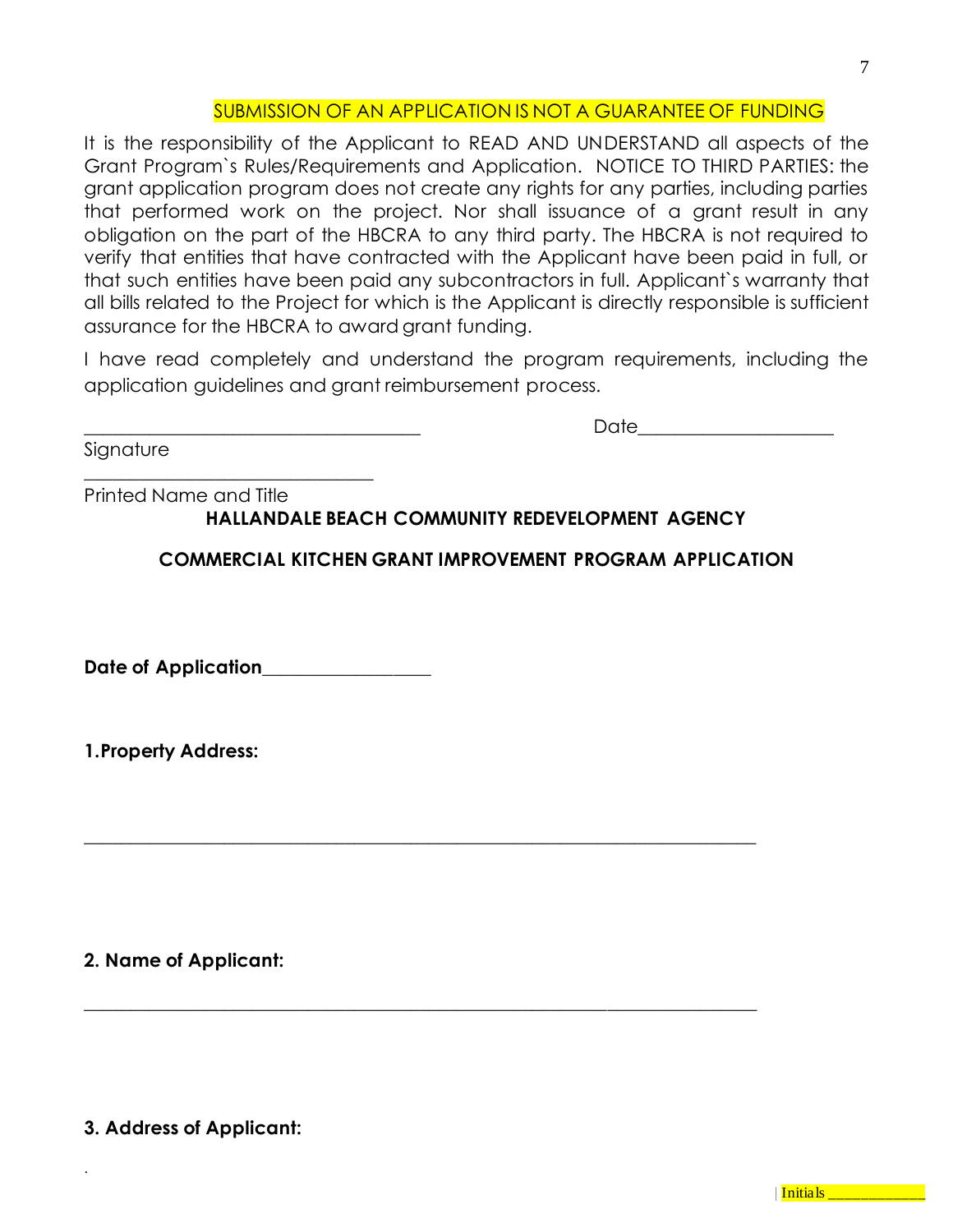|        | Phone: $($                          | Fax: $($ $)$ |           |
|--------|-------------------------------------|--------------|-----------|
| Email: |                                     |              |           |
|        |                                     |              |           |
|        | 4. Does the Applicant own property? | Yes          | <b>No</b> |

5. Indicate the owning entity of the property (i.e. name on property title)

6. Project Description:

 $\ddot{\phantom{0}}$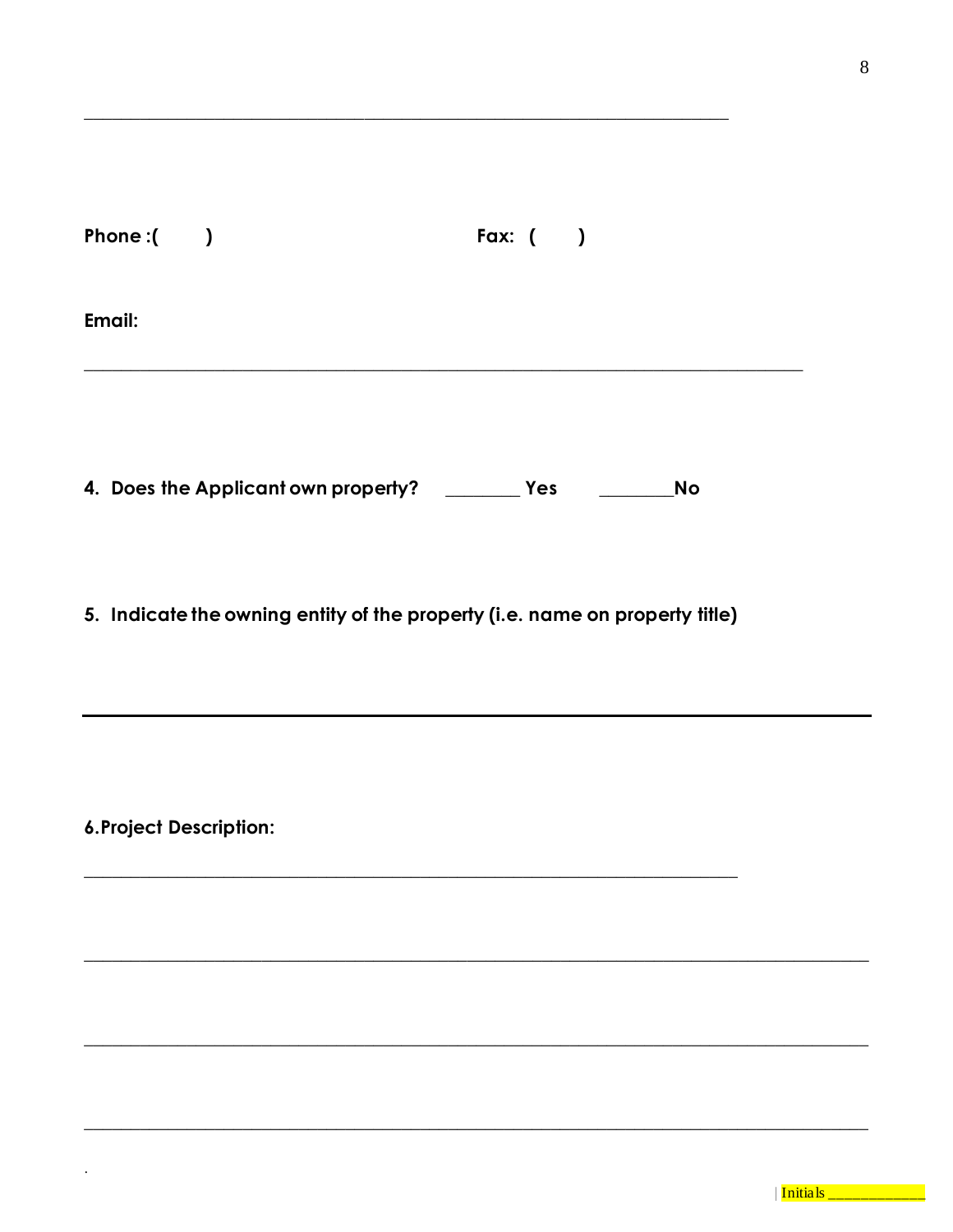**7. Total Project Cost\_\_\_\_\_\_\_\_\_\_\_\_\_\_\_ Total Funding Request\_\_\_\_\_\_\_\_\_\_\_\_\_\_**

**Authorized Representative (Property Owner or Agent):**

**Signature Date**

.

**Print Name and Title**

**\_\_\_\_\_\_\_\_\_\_\_\_\_\_\_\_\_\_\_\_\_\_\_\_\_\_\_\_\_\_\_\_\_**

*\*If application is signed by authorized agent, please provide proof through notarized*  letter, articles of incorporation or some other form acceptable to HBCRA legal *counsel.*

**\_\_\_\_\_\_\_\_\_\_\_\_\_\_\_\_\_\_\_\_\_\_\_\_\_\_\_\_\_\_\_\_\_ \_\_\_\_\_\_\_\_\_\_\_\_\_\_\_\_\_\_\_\_\_\_\_\_\_**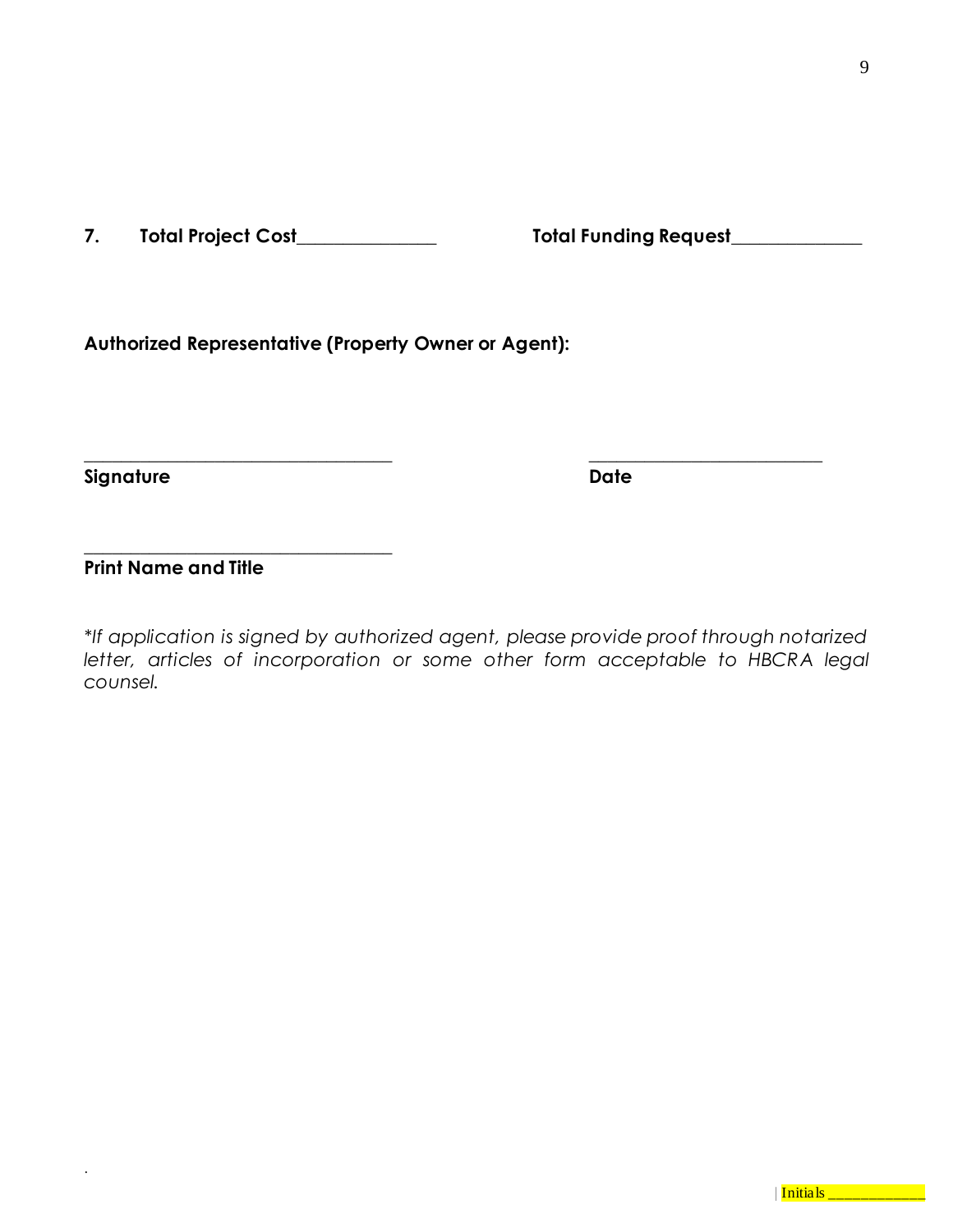# **COMMERCIAL KITCHEN GRANT PROGRAM IMPROVEMENT GRANT PROGRAM CHECKLIST**

- □ One (1) hard copy and one (1) electronic copy of the completed application with a check for \$250.00 made payable to the City of Hallandale Beach CRA.
- □ Photographs of the current condition of site and structures.
- □ Architectural renderings of proposed improvements in color and or list of equipment that needs to be utilized for business.
- □ A detailed outline of all proposed improvements with three (3) quotes from a licensed contractor.

□ Applicant acknowledges that the property to be improved does not have any delinquent ad valorem taxes and is free of all municipal and county liens, judgments and encumbrances of any kind.

□ Applicant acknowledges that properties that are sold within twenty-four months of receiving grant funding must repay the full amount of the grant and that a **lien** shall be recorded by the CRA against the property in order to secure the right of repayment.

□ A canceled check of payment to contractor/GC (your 30%). The CRA must receive

proof of payment of your 30% via a canceled check within fifteen (15) days of project start (prior to first payment from the grant)

- □ Both the CRA Commercial Interior Renovation Improvement Grant Program Application and Program Agreement have been signed.
- □ Preliminary schedule for completion of improvements
- □ Copy Authorized Agent letter (or other documentation) if Applicant is not the owner
- □ Copy of Business Tax Receipt